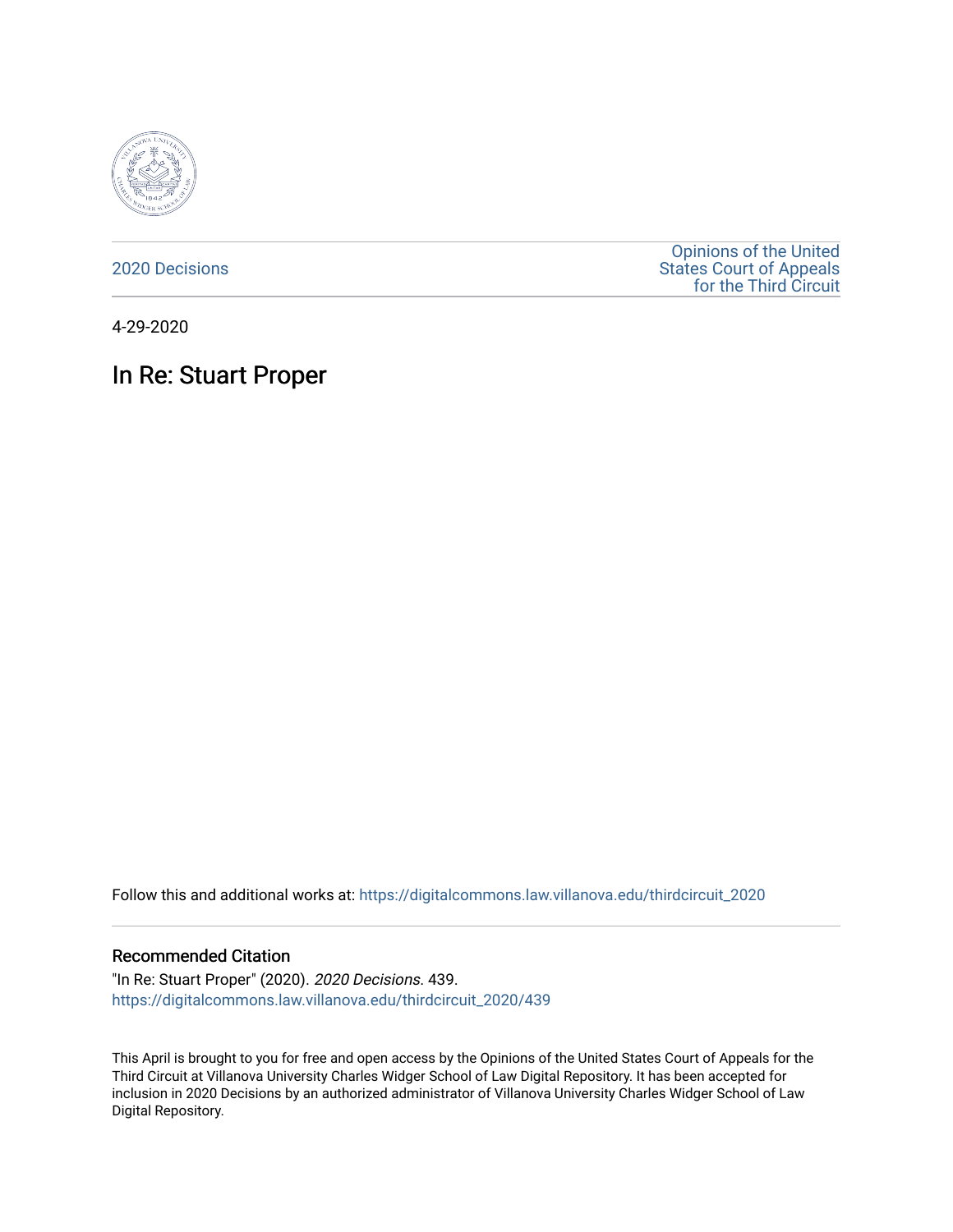### **BLD-166 NOT PRECEDENTIAL**

### UNITED STATES COURT OF APPEALS FOR THE THIRD CIRCUIT

\_\_\_\_\_\_\_\_\_\_\_

No. 20-1129 \_\_\_\_\_\_\_\_\_\_\_

IN RE: STUART J. PROPER, Petitioner

On a Petition for Writ of Mandamus from the United States District Court for the Western District of Pennsylvania (Related to W.D. Pa. Civ. No. 1:17-cv-00208)

\_\_\_\_\_\_\_\_\_\_\_\_\_\_\_\_\_\_\_\_\_\_\_\_\_\_\_\_\_\_\_\_\_\_\_\_

\_\_\_\_\_\_\_\_\_\_\_\_\_\_\_\_\_\_\_\_\_\_\_\_\_\_\_\_\_\_\_\_\_\_\_\_

Submitted Pursuant to Rule 21, Fed. R. App. P. April 16, 2020 Before: AMBRO, GREENAWAY, Jr., and BIBAS, Circuit Judges

> (Opinion filed: April 29, 2020)  $\overline{\phantom{a}}$  , where  $\overline{\phantom{a}}$

## OPINION\* \_\_\_\_\_\_\_\_\_\_

PER CURIAM

In March 2020, Pennsylvania state prisoner Stuart Proper, proceeding pro se, filed

an amended petition for a writ of mandamus, asking us to direct United States Magistrate

Judge Richard A. Lanzillo to rule on Proper's pending habeas petition.<sup>1</sup> On April 9,

<sup>\*</sup> This disposition is not an opinion of the full Court and pursuant to I.O.P. 5.7 does not constitute binding precedent.

<sup>&</sup>lt;sup>1</sup> Proper submitted his original mandamus petition to us in January 2020. No action was